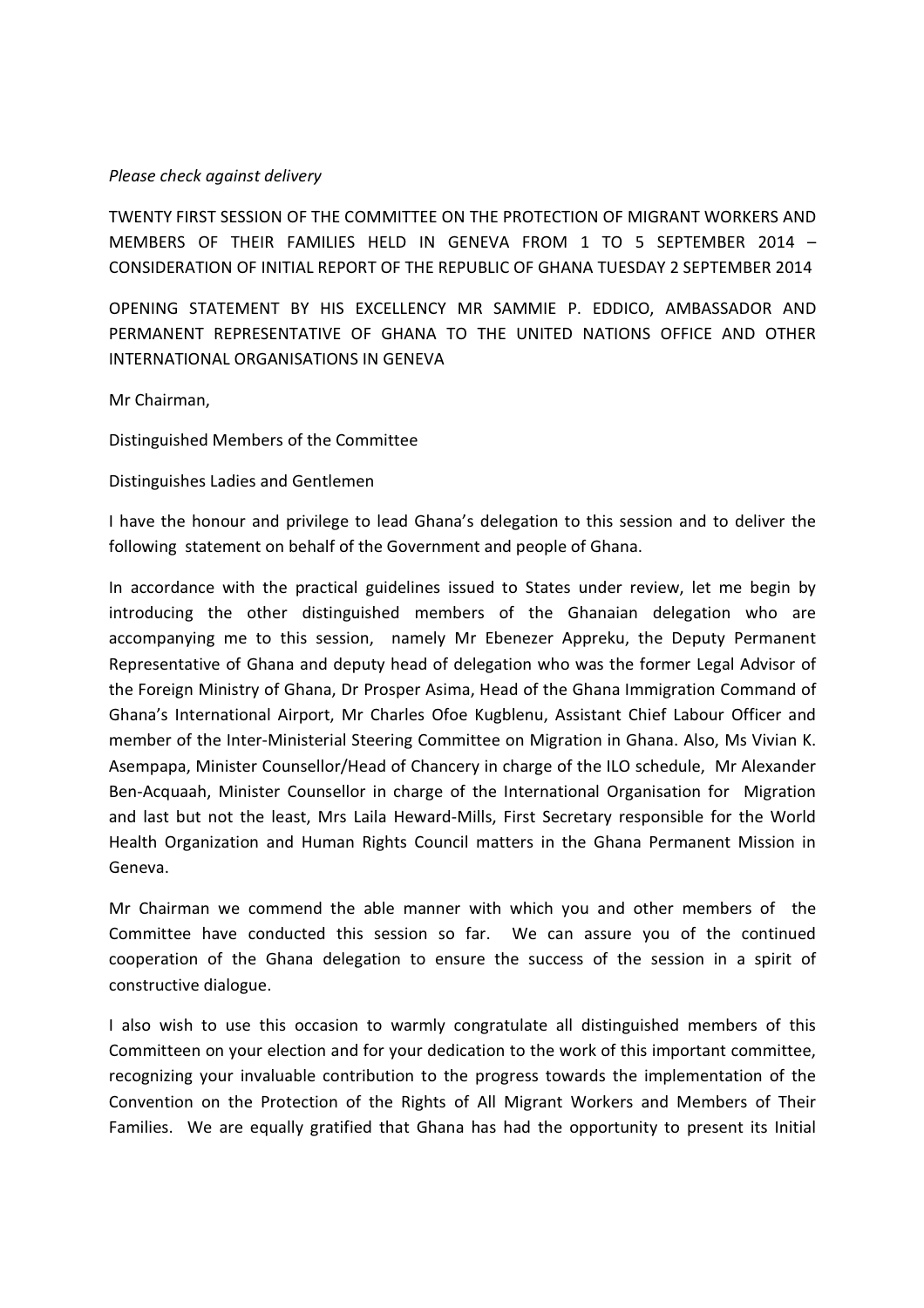Report today and in a year in which the tenth anniversary of the entry into force of the Convention has been celebrated.

Mr Chairperson, Ghana practises constitutional multi-party democracy underpinned by a strong culture of respect for the human rights of all the population, citizens and foreigners, including migrants alike, without discrimination. Ghana is currently party to almost all the core or important human rights treaties of the United Nations, the African Union and the ECOWAS.

The Government of Ghana is actively considering the ratification of the International Convention for the Protection of all Persons from Enforced Disappearance, the ILO Protocol on Forced Labour adopted at the 103 session of the ILO in May (2014) and the optional protocol to the Convention against Torture.

The Inter-Ministerial Committee on Migration has adopted the final draft of the National Migration Policy aimed at harmonizing and integrating migration policies in Ghana and to address existing gaps in the management of migration and the protection of the rights of all migrants in the country. It is envisaged that by the end of this year, the draft policy document will be laid before Parliament for consideration and approval.

Mr Chairman, Ghana shares the commitment of members of this Committee and the Office of the High Commissioner for Human Rights towards the goal of increasing the number of States parties to the Migrant Workers Convention. We believe that, to be sustainable, the Convention must be fully embraced by countries of origin, transit and destination together. During the Universal Periodic Review meetings at the Human Rights Council, Ghana will continue to recommend to countries, especially advance industrialized countries and countries in the ECOWAS region and African continent, that have not yet ratified the Migrant Workers Convention to do so without further delay. To this end, Ghana stands ready to support initiatives to promote universal participation in the Convention.

Mr Chairperson,

In closing, I wish to reiterate that Ghana sees migrants as first and foremost human beings whose rights must be respected and protected regardless of their nationality or status. In this regard, it is tragic to find that in some countries experiencing violent armed civil wars, such as Libya, many foreigners or migrants including a significant number of Ghanaian migrants in that country have been deliberately targeted and killed. It is our prayer that the various warring factions will heed the appeal of the international community to respect international human rights and humanitarian law by ensuring safe passage for Ghanaians and other migrants who have gone into hiding for fear of their lives or have been detained or been injured and need medical attention.